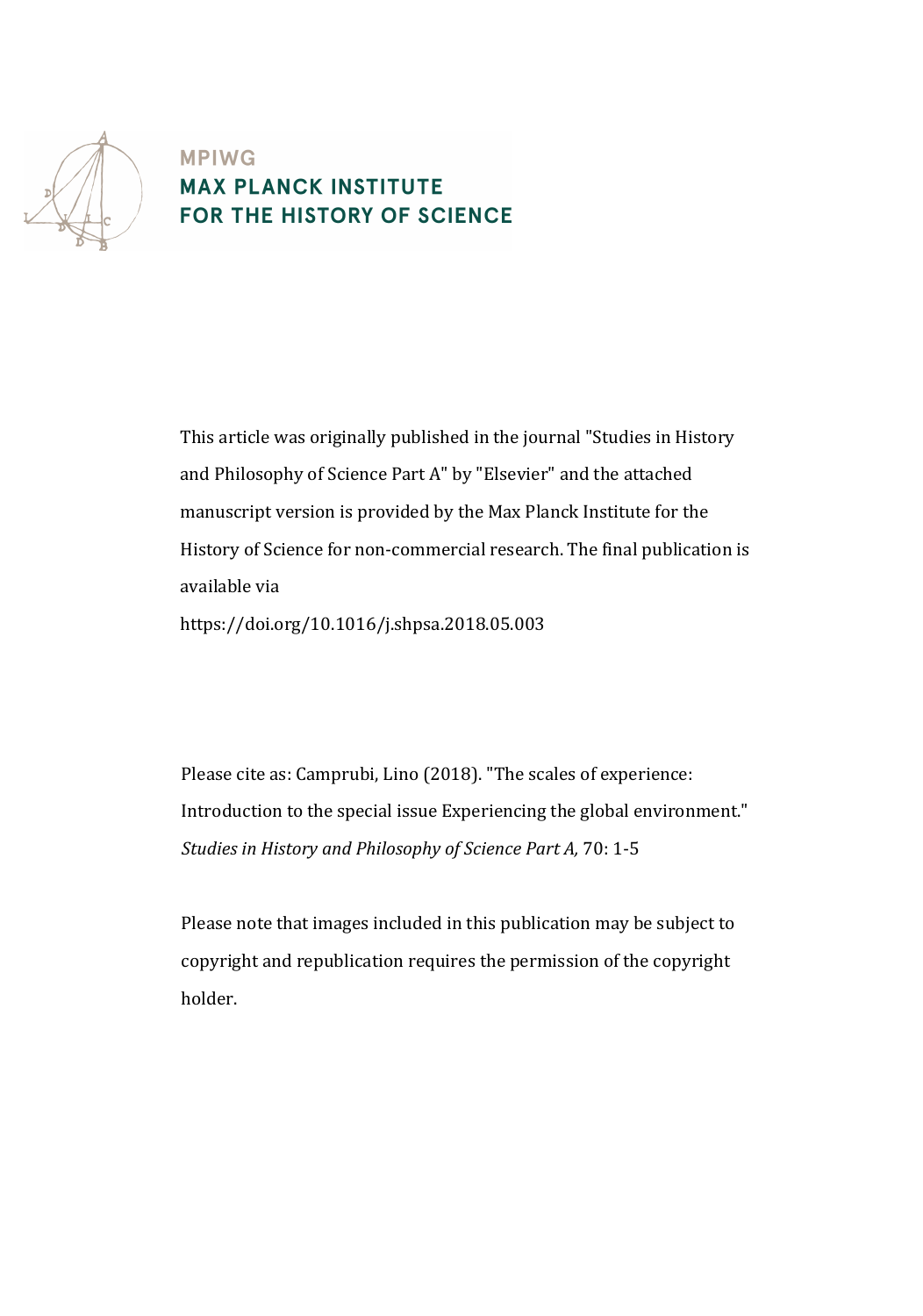#### **Introduction**

# **The scales of experience: Introduction to the special issue** *Experiencing the global environment\**

## **Abstract**

The Scales of Experience introduces the special issue Experiencing the Global Environment by focusing on three dimensions of the theme that are reflected to various degrees in the constitutive essays. First, the introduction highlights the links between the epistemological and political contexts of the historical constitution and development of the global environment (or global environments) in the earth and environmental sciences from the late nineteenth century to today. Second, it argues for a historical approach to the complex concept of scientific experience, whose mutable and contingent qualities are demonstrated by the contributions to the special volume. Lastly, the introduction presents one of the central issues to be tackled by the essays to follow: the development e and, at times, the failure e of strategies and technologies to bridge the seemingly incommensurate gulf between individual, localized experience and the all-encompassing scale of the global environment.

If we imagine ourselves in the Apollo 17 spacecraft, looking out through the porthole onto the sun-soaked Blue Marble floating in the far distance, we may begin to have a notion of what the global environment is: the whole assembly of oceans, continents, ice sheets, lakes, mountain ranges, and river deltas buffered by the atmosphere from the vastness of space surrounding the planet (Cosgrove, 1994; Lazier, 2011; Poole, 2010; Höhler, 2015; Grevsmühl, 2014; Grevsmühl, 2016). Upon our return to the surface of that very planet, we may have a more difficult time experiencing the globality of the environment. What seemed connected from afar dissolves into fragments and particularities from our vantage point as one minuscule part of the all-encompassing ecological system surrounding us. And yet, while we can only directly experience some of the local effects of global phenomena like anthropogenic climate change, most of us would readily agree that globalwarming is a material process with effects on a planetary scale. This awareness of the global scale of the environment is not based on the direct observation of phenomena, but rather on the analysis of data from around the world collected by earth and environmental scientists and their instruments, tools, and sensors. To make sense of this data, scientists have developed what we could call "experiential strategies," such as interfaces to visualize data, and models and simulations to understand and explain temporal developments (Edwards, 2010; Gelfert, 2011; Wise, 2017).

Like the view from above, however, these experiential strategies require a certain detachment from our immediate surroundings, or our immediate environment. This poses an etymological conundrum, as the environment is, at least in its most literal meaning, what surrounds. In its earliest scientific uses, the thing thus surrounded was the single organism.<sup>1</sup> In the early twentieth century, biologist-turned-philosopher Jakob von Uexküll defined the Umwelt at the level of the individual and theorized how different animal species would experience their respective environments according to the physiology of their sensory organs (Uexküll, 1909, p. Uexküll, 1957 [1934]). By contrast, referring to the environment as a singular and global entity demands going beyond the particular setting and circumstances of any given organism. The phrase "the global environment" is thus not only of relatively recent coinage, but it is also at its root a somewhat paradoxical term (Ingold, 2000; Camprubí, 2016; Latour, 2017; Beck, Forsyth, Kohler, Lahsen, & Mahony, 2017).

The articles in this special issue seek to historicize, map, and ultimately bridge the apparent disjuncture between bodily surroundings and the global environment by investigating the various gradations of scale in which environments were perceived and measured: the papers here look at organisms (human and

<sup>\*</sup> The essays in this special issue represent the final product of discussions at two workshops convened by the working group "Experiencing the Global Environment" at the Max Planck Institute for the History of Science in Berlin in 2016. We would like to thank all participants and extend special words of gratitude to Lorraine Daston and Hans-Jörg Rheinberger for providing both material and intellectual support for the working group; to Debora Coen for her insightful input during the authors' workshop; and to Angela Creager and Etienne Benson for their perceptive comments and suggestions on this introduction. <sup>1</sup> For a more nuanced and in-depth examination of the linguistic, historical, and philosophical dimensions of the "environment," see: Canguilhem, 2001 [1952];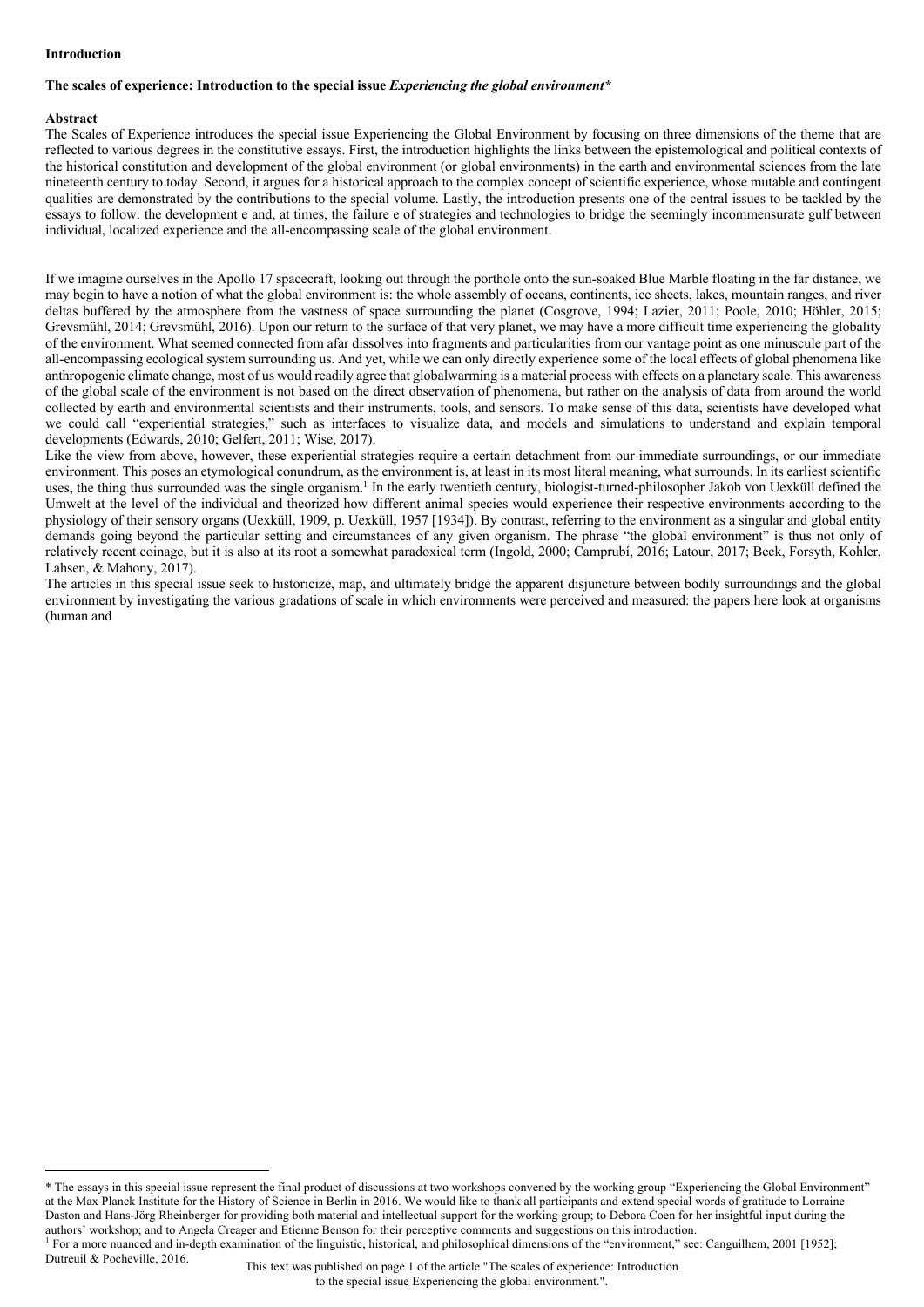otherwise), fields, forests, colonies, continents, oceans, and tectonic plates, as well as at the whole earth. They show that the earth and environmental sciences, from ecology to Earth System Sciences, have operated in and with a number of intermediate geographical and temporal scales, while the globe, or the entirety of the world's various environments combined, became an important reference point for practitioners in a variety of scientific fields. The authors thus explore how experiences were produced, shared, overcome, lost, or transformed in the emergence of the global environment as a modern concept in the earth and environmental sciences. The various experiences studied in this issue go well beyond the usual suspects of visual models and simulations to include instrument readings, laboratory findings, and human and non-human sensory perception. Geographically and temporally, we also seek to unsettle established narratives often too focused on US Cold War science. Without losing sight of the importance of this period and its unique geography for the emergence of the global environment and the politics, science, and aesthetics associated with it, we bring globality back to the 19th century (and at times even further than that), including a diverse, if certainly not exhaustive assembly of views from America, Europe, China and Africa.

## **1. The stakes**

The urgency of the topic is simultaneously epistemological and political. Activists often stress the difficulties of mobilizing people to take costly steps in the name of distant or large-scale environmental problems removed from their daily experiences. For instance, global warming is, by definition, a planetary phenomenon, but e as Paul Edwards reminds us e "no one lives in a 'global' climate" (Edwards, 2010, p. 4). And yet, humans everywhere on the planet are confronted by at least some of the local effects of global climate change and have to take the environmental, socio-cultural, and political specificities of their own place into consideration when trying to become active in counter-measures to the warming of the atmosphere. To overcome this rift between the global threat and the local context of each individual or group, it is common to underline the local effects of global developments, seeking to speak directly to the lived experience of targeted audiences (Dunaway, 2009; Jassanoff & Martello, 2004; Morton, 2013; Russill, 2016; Slovic, 2015). Two recent films directed by Jeff Orlowski, Chasing Ice and Chasing Coral make this argument explicitly and use tools like time-lapse photography and other techniques to help audiences experience global change and its consequences by visual proxy.

Of course, experiencing environmental degradation of planetary dimensions, and even fearing it as a danger, is not enough to trigger action to counter it. To a large degree, this is due to the unequal distribution of environmental impacts: the poor will more directly feel the effects of environmental degradation than the rich. But governments of poor (or relatively impoverished) countries might also favor short-term policies directed at alleviating local energy poverty, unemployment, or other social urgencies (Agarwal & Narain, 1991; Miller, 2004; Navroz, 2013). Those better off, even if well informed, might not be willing to lower their consumerist standards in favor of the greater good. Still others might feel that they can even obtain shortterm benefits from rapidly changing environmental conditions: globalwarming, for instance, may result in new agricultural and thus economic possibilities in Greenland and Siberia, as well as in the opening of new trading routes through polar regions (Kennel & Victor, 2012). Global environmental change seems to play the same role in the world political order as the evercoming winter in the series Game of Thrones: a constantly present threat which will destroy the inhabited world and which is nonetheless too distant to bring together the different players who are busy fighting each other over that doomed world.

The mismatch between the local and the global scale is nevertheless more than a matter of education or self-interest. Ways of experiencing the global, by visual or other means, are by necessity always produced locally. There is neither a "view from nowhere" nor a "view from everywhere," and each attempt to see the global incorporates the particular local conditions and circumstances of the particular observer or practitioner. Again, this is true both epistemologically and politically. The development of the earth and environmental sciences is bound to particular knowledge practices and imperial backgrounds that at least partly account for the globality of their findings. This is not to denigrate e and even less to censure e the value and significance of these disciplines and their experiential strategies, but to acknowledge that the scales of their analyses are historically produced and contingent on their context. Deborah Coen has recently called for a history of "scaling" attentive to the work behind applying different levels of analysis and making them commensurable (Coen, 2016; see also; Reid, Berkes, Wilbanks, & Capistrano, 2006; Beck, Esguerra, and Görg, 2014; Oreskes, 2014). We thus have to examine each formulation of the global environment in its own context and allow for a complex and non-linear narrative of the scaling up (and often of the scaling back down) of the scientific vision (Fleming, Jankovic, & Coen, 2006). It is, however, also this historical complexity that enables us to analyze the formulations of globality as political processes. Just as there is not a single globalization, but multiple and often competing globalizations, there are also multiple global environments, produced by a variety of mediated experiences.

#### **2. Varieties of experience**

With this agenda in mind, this special issue uses historical case studies to elucidate the epistemological developments behind the rise of the global environment as a commonly used concept from the late nineteenth to the early twenty-first century. The common goal of the papers is to explore how far the global environment has exceeded the limits of our personal experience, but also how practitioners have attempted to overcome conflicts between scales in both material and conceptual terms. In order to further explore these questions, we first have to break them down into their constituent parts: what do we mean, on the one hand, by "experience" and its distinct varieties, and, on the other hand, by environment, globality, and the global environment?

Even just the attempt to define experience could already lead us down long and winding paths through the history of philosophy. Experience has been one of the key terms of epistemology, reaching back to Aristotle and, subsequently, the late medieval philosophers. John Locke's formulation of the role of experience stands as the basis for the empiricists' program: "Whence has it [the mind] all the materials of reason and knowledge? To this I answer, in one word, from experience" (Locke, 1690). Even philosophers opposing Locke's view defined themselves around this pivotal concept e whether they were transcendental philosophers, neo-positivists, or phenomenologists, all had strong views on experience as the interface between minds (or bodies) and the world. They explored with subtlety the distinction and interdependence of two meanings of experience: as sense-experience (Russell, 1921) and as lived-experience (Bergson, 1922; Merleau-Ponty, 1945). When modern scientists spoke about their experiences of nature they referred to their sensations and observations, but also to their affects, to experiments, and to expertise (Daston & Lunbeck, 2011; Dear, 2006; Shapin and Schaffer, 1985). Historians, STS scholars, and philosophers are not alone in the exploration of perceptions and bodily experiences of nature. Psychologists (Bechtel & Churchman, 2002; Kaplan &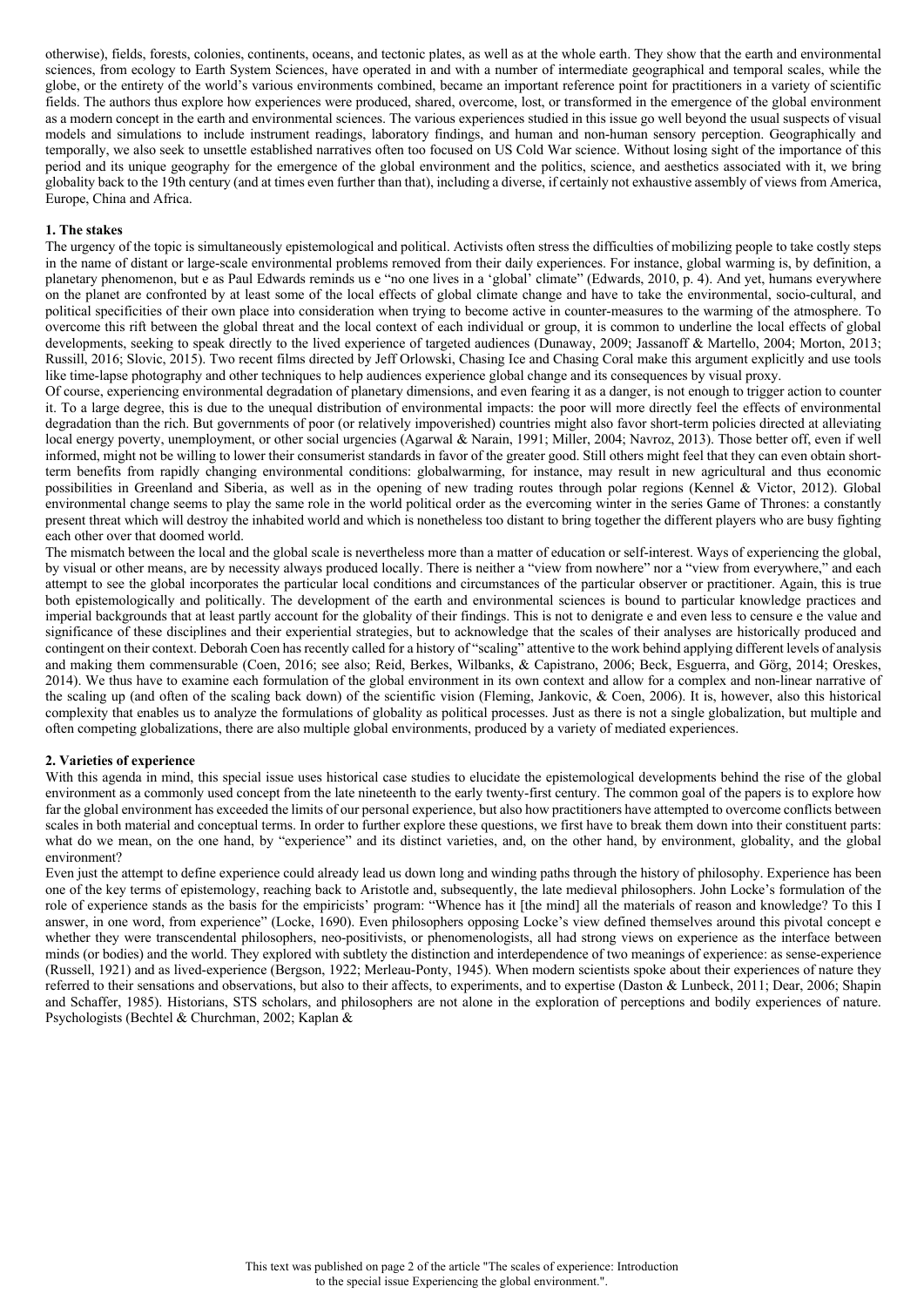Kaplan, 1989), historians and anthropologists of the senses (Classen et al., 2014; Howes, 1991; Parr, 2010), media studies scholars (Farman, 2010; Halpern, 2015), feminist theorists (Haraway, 1989) and many others have contributed to understanding the role and meanings of experience in the sciences and in daily life. Rather than delving into this rich scholarship (but see Jeremy Vetter's article in this same issue), we will highlight two developments that are directly relevant to defining the problem that we are treating in this issue. First, it is widely acknowledged that the main theorems of various scientific fields are rather counterintuitive in that they depart from everyday experience, or even contradict it. Both practitioners and commentators even tend to partially define the sciences by their tendency to go beyond personal everyday experience, which is often taken as proof of their objectivity (Albert, 1992; Bueno, 2013; Daston & Galison, 2007; Porter, 2009). On the surface, the sciences of the global environment are no different: they, as well, give us insights into our surroundings that transcend individual perception. And yet they also derive data from our immediate and felt surroundings and attempt to give a description of them, while also claiming to inform our daily experience, at least on an intellectual level. The task, then, is to gauge how far the sciences of the global environment both depend on and go beyond everyday experience, as well as what new kinds of experience they produce along the way.

Second, and following from the preceding point, the articles in this issue approach experience not as purely personal or psychological but as profoundly historical, sociological, and mediated by technology. While Kant's critique of empirical experience consisted in invoking transcendental forms that would make that very experience possible, later scholars from a wide variety of traditions have pointed to more worldly constraints like human physiology, culture, language, and embodied practices as some of the forms shaping experience. But looking at experience as historical and collective takes epistemology beyond the realm of individual psychology and into the questions of ontology, of things being transformed, produced and reproduced (Daston, 2008). Thus, our volume extends the analysis of experience to animals, mechanical sensors, and economies of data exchange. In the papers to follow, the history of experiences of the global environment become a historical ontology of the rise of the global environment as a new entity e or rather multiple entities.

Equally important for our analysis is that the meanings of the idea of experience have evolved together with those of cognates such as experiment and expertise, which also became pillars of modern epistemology. As shown by studies such as Simon Schaffer and Steven Shapin's Leviathan and the Air Pump (1985), the history of experiment and expertise alert us to the social and political components of what counts as scientifically relevant experiences and who is entitled to be an experiencing subject. As such, the different papers in this volume will often work with changing concepts of experience adapted to the historical categories deployed by the actors of their studies. What these historical actors shared were the perceived tensions between inherited notions of bodily and sensorial experience and the ever-increasing scales of their disciplines. This led them to often explicitly seek out practices of mediation, which are of special interest for the authors in this volume.

The articles thus expand on some of the questions around experience with empirical examples that illuminate the history of the global environment in the earth and environmental sciences from the late nineteenth century to today. This historical approach harmonizes well with a pluralistic approach to the sciences, which presupposes that the study of each discipline or cluster of disciplines may require different philosophical tools to understand epistemological processes. As the case studies show, our general framework enables us to approach very specific questions about the intersections and rifts between experience and globality. The authors share a common interest in the place and role of a wide variety of experiences within the earth and environmental sciences, be they human or animal, individual or collective, bodily or mediated. The volume as a whole strives to illuminate how different scales of experience have co-evolved with the scales of the environments as scientific objects. It does so through addressing three main questions: are experiences of the global environment possible and, ifso, how and of which kind? Do these experiences matter, or are they even essential, to the sciences of the global environment? And lastly, how do scientific views of the global environment shape our experiences of local environments?

## **3. Perspectives**

The problem of the mismatch between the scale of human experience and that of the global environment can be and has been approached from a number of different perspectives. Two extremes are represented by those who deny the possibility of any intersection between the realm of experience and the global, on the one hand, and by those who identify the global with a very real experience, perhaps the most real experience, on the other. In the first group are the declensionist narratives of loss that inevitably accompany new technologies and newways of structuring the production of knowledge (Sheehan, 2005). In the age of big science, electronic sensors and computer simulations, there is no lack of scientists and analysts who complain about a removal from direct experience of the field or their object of inquiry.

The second group includes visions of the earth itself as a sensorium or even a living being, as those explored in James Lovelock's Gaia Hypothesis. It would be a mistake to discard this theory as an arcane or even mystic approach, as it established some of the founding motives of Earth System Science and an important impetus for environmentalism as a political program (Dutreuil, 2016).<sup>2</sup> While this holistic approach to viewing the earth today usually no longer mobilizes the language of a sentient mother, practitioners in the earth and environmental sciences have covered the planet with sensors in a development that could be reinterpreted as the distribution of experience throughout the environment itself (Chuvieco, 2008; Gabrys, 2016).

The story of loss and the story of wholeness may be the two grand narratives about global experiences. Often in tension with one another, they echo throughout this special issue. The essays are also attentive to the wide array of positions in between, looking for histories in which the intersection of experience and globality was made possible. In this, we will be both building on and going beyond existing studies of technology and media as connectors between the scales of the body and the world.

While laboratories play a non-negligible role in these histories, the essays in this volume share a focus on the field as a space for the contemplation and conceptualization of environments on varying scales from the local to the global (Livingstone, 1984; Livingstone, 2003; Vetter, 2010). The contributions expand on the existing literature by discussing matters from the colonial context of "scaling-up" processes, which mirrored the political expansion of Europe into other parts of the world in a similar expansion of the scientific vision, to the relationship between observation networks and global frameworks in the earth sciences.<sup>3</sup> Some of the authors place an emphasis on historical instances revealing dynamics of the relationship between individual experience and

to the special issue Experiencing the global environment.".

<sup>&</sup>lt;sup>2</sup> On the importance of images of the earth for the environmental movement, see also: Helmreich, 2011.<br><sup>3</sup> On the notion of "scaling," see Coen, 2016.<br>This text was published on page 3 of the article "The scales of exper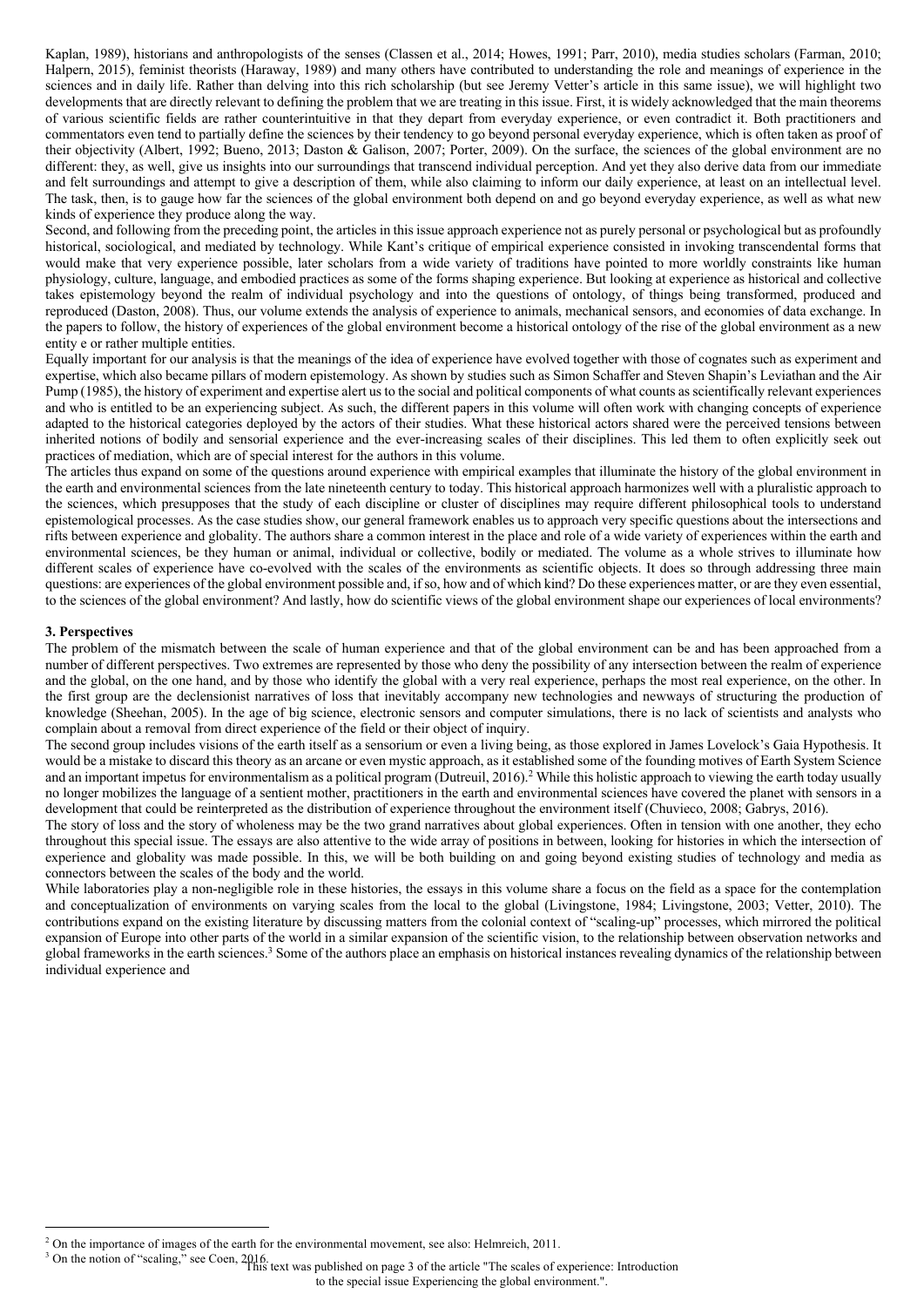visions of globality. Others strive to unsettle the local-global dichotomy, shedding new light on the envisioning of intermediary scales and on counterintuitive processes of scaling in the field sciences.Ó Under the umbrella theme of experiences of the global environment, the following essays blaze their own and novel trails, including the treatment of animal experiences, human bodies as sensors, the politics of data gathering, and the role of scientific theory in constituting global entities. The purpose of this volume is not to offer a definitive answer to the question of whether it is possible to experience the global environment. Our aim is rather to explore different possible meanings of the concepts of experience and global environments, and to highlight different attempts and approaches to experiencing the global. Rather than resulting in a unified and unitary answer, the individual papers thus highlight historically specific and contingent developments and patterns, while standing in close, and partly comparative, dialogue with answers and approaches offered by other authors of the issue.

**Lino Camprubí's** study on oceanography at the Gibraltar Strait opens the volume by showing how the discipline acquired a global outlook and how this process co-evolved with the seemingly contradictory development of an increasing focus on higher resolution and, thus, smaller measurements. As **Jeremy Vetter** argues in the following contribution, the different scales of representing the environment did not always mesh and could because for disagreements and disputes. As in the case of field work in the US Biological Service, the cosmopolitan knowledge of science tended to trump local experiences, which ended up as mere footnotes e both literally in the reports and figuratively on the margins of institutionalized science. A more successful case of working across scales features in **Etienne Benson's** essay on geomorphological research in the 1980s, which reveals how novel practices and cultural understandings of field work combined with new remote-sensing technologies to allow for a scaling up of visions of the Earth's surface.

The issue of mediating between scales already featured in latenineteenth- century geography and climatology. **Philipp Lehmann** examines the history of meteorological data gathering in the German colonies in Africa to examine how the encounter with non-European environments could both lead to more expansive visions of environments, and at the same time inspire practitioners to focus on the uniqueness and incomparability of individually observed and sensed physical phenomena. In **Elena Aronova's** contribution, the tools for observation and sensing were the animals whose physiological responses were used to predict earthquakes in the second half of the twentieth century. The essay traces how political and cultural circumstances and international scientific networks contributed to the emergence of a new branch of seismology that combined seismological with biological and behaviorist approaches. Looking at sensory perception as a collective rather than an individual practice, **Fa-ti Fan's** essay on animal earthquake sensing in China and beyond argues that a focus on the sensory, rather than instrumentally-recorded, data resulted in a more pluralistic understanding of earthquakes and a focus on larger-scale or macro-seismology. As yet another variation on the theme of sensory perception, **Angela Creager's** contribution on the rise of biomonitoring (what she aptly calls "the global environmental within") asks the intriguing question of how we should conceptualize experience of the global environment when dealing with bodily exposure that can be measured but not detected by the human senses.

Creager's essay is a possibly unexpected form of the common lament among practitioners of losing touch with nature. This dynamic has been around since at least early modern times, but it became even more anxious when numerical models, computers, and sensor networks took over some of the tasks of direct, individual observation. Some practitioners complained that the screen had replaced the field. Simultaneously, however, new notions of the sublime emerged around these technologically mediated approaches to global phenomena e from a sense of vertigo and cosmic insignificance when looking at the rising earth to a sense of wholeness when describing the biosphere as an all-encompassing ecosystem. Experiences of the global environment opened the way to new perceptions and aesthetics that are inseparable from current understandings of - and contentious debates about the Anthropocene. And as the authors in this volume argue with a variety of historical examples, these experiences have always been pervaded by politics. Together, the papers thus show that a closer look at individual and collective experiences of the global can illuminate the role of humanity within this new era of the earth's history.

#### **References**

Agarwal, A., & Narain, S. (1991). Global warming in an unequal world: A case of environmental colonialism. New Delhi: Center for Science and Environment. Albert, D. Z. (1992). Quantum mechanics and experience. Cambridge, Mass: Harvard University Press.

Bechtel, R., & Churchman, A. (2002). In Handbook of environmental psychology. New York: John Wiley & Sons.

Beck, S., Esguerra, A., & Christoph, G. (2014). The co-production of scale and power:

The case of the millenium ecosystem assessment and the intergovernmental platform on biodiversity and ecosystem services. Journal of Environmental Policy and Planning, 19(5), 534-549. https://doi.org/10.1080/1523908X.2014.984668.

Beck, S., Forsyth, T., Kohler, P. M., Lahsen, M., & Mahony, M. (2017). The making of global environmental science and politics. In U. Felt, R. Fouché, C. A. Miller, & L. Smith-Doerr (Eds.), The handbook of science and technology studies (pp. 1059-1083). Cambridge, Mass: The MIT Press.

Bergson, H. (1922). Durée et Simultanéité. À propos de la théorie d'Einstein. Paris: Les Presses universitaires de France.

Bueno, G. (2013). Sciences as categorical closures. Pentalfa: Oviedo.

Camprubí, L. (2016). The invention of the global environment. Historical Studies in the Natural Sciences, 46(2), 243-251.

Canguilhem, G. (2001). The living being and its Milieu. Grey Room, 3, 7-31.

Chuvieco, E. (2008). Earth observation of global change the role of satellite remote sensing in monitoring the global environment. Springer.

Classen, C., . (Eds.). (2014). A cultural history of the senses. Bloomsbury.

Coen, D. (2016). Big is a thing of the past: Climate change and methodology in the history of ideas. Journal of the History of Ideas, 77.2, 305-321.

Cosgrove, D. (1994). Contested global visions: One-world, whole-earth, and the apollo space photographs. Annals of the Association of American Geographers, 84.2, 270-294.

Daston, L. (2008). On scientific observation. Isis, 99.1, 97-110.

Daston, L., & Galison, P. (2007). Objectivity. Cambridge, Mass: The MIT Press.

Daston, L., & Lunbeck, E. (2011). Histories of scientific observation. Chicago: Chicago University Press.

Dear, P. (2006). The meanings of experience. In K. Park, & L. Daston (Eds.), The Cambridge history of science, volume 3: Early modern science (pp. 106- 131). Cambridge, Mass: Cambridge University Press.

Dunaway, F. (2009). Seeing global warming: Contemporary art and the fate of the planet. Environmental History, 14.1, 9-31.

Dutreuil, S. (2016). Gaia: hypothèse, programme de recherche pour le système terre, ou philosophie de la nature?. Doctoral Dissertation. Université de Paris. Dutreuil, S., & Pocheville, A. (2016). Les organismes et leur environment: la construction de niche, l'hypothèse Gaïa et la sélection naturelle. Bulletin de la

SHESVIE, 22.1, 1-19.

Edwards, P. (2010). A Vast Machine: Computer models, climate data, and the politics of global warming. Cambridge, Mass: MIT Press.

Farman, J. (2010). Mapping the digital Empire: Google earth and the process of postmodern cartography. New Media & Society, 12.6, 869-888.

Fleming, J. R., Jankovic, V., & Coen, D. (2006). Intimate Universality: Local and global themes in the history of weather and climate. Sagamore Beach, Mass: Science History Publications.

Gabrys, J. (2016). Program earth. Environmental sensing technology and the making of a computational planet. Minneapolis: University of Minnesota Press. Gelfert, A. (2011). Model-based representation in scientific practice: New perspectives.

Studies In History and Philosophy of Science Part A, 42.2, 251-252.

Grevsmühl, S. V. (2014). La terre vue d'en haut. L'invention de l'environnement global. Paris: Éditions du Seuil.

Grevsmühl, S. V. (2016). Images, imagination and the global environment:towards an interdisciplinary research agenda on global environmental images. Geography and Environment, 3.2, e00020.

Halpern, O. (2015). Beautiful data: A history of vision and reason since 1945. Duke University Press.

Haraway, D. (1989). Primate visions: Gender, race, and nature in the world of modern science.

This text was published on page 4 of the article "The scales of experience: Introduction to the special issue Experiencing the global environment.".